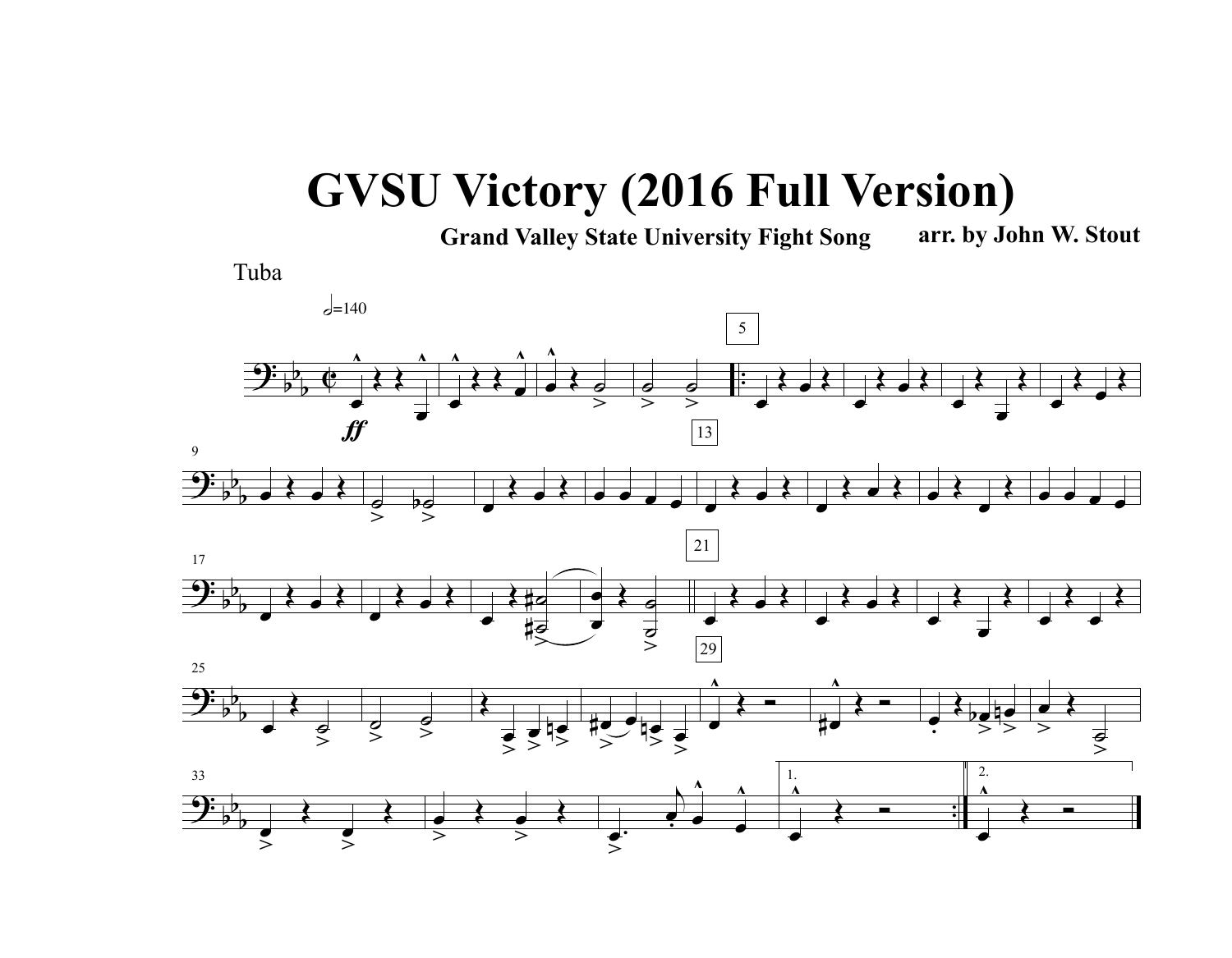## **Hail, To Thee Grand Valley (2016)**

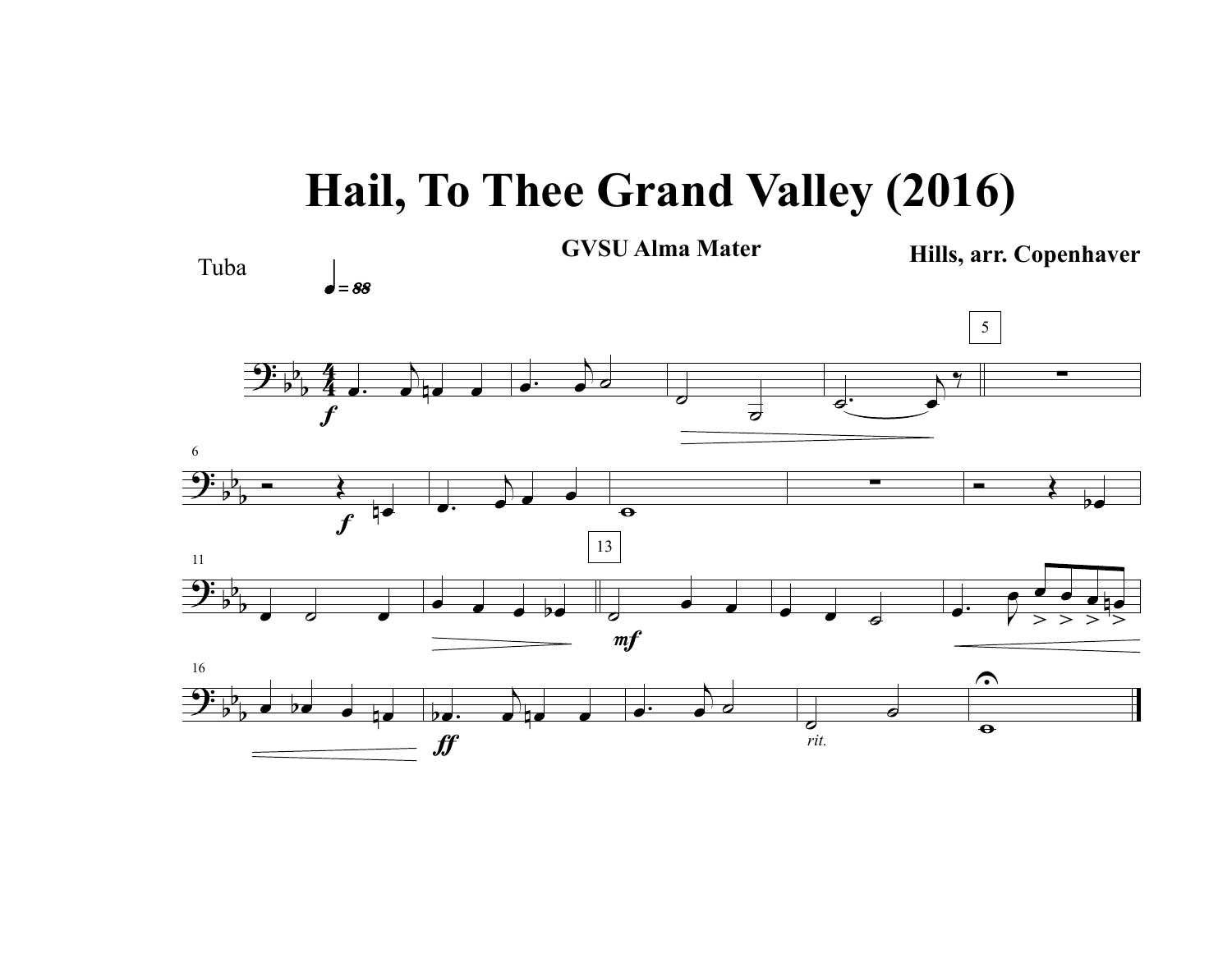## Star Spangled Banner



Tuba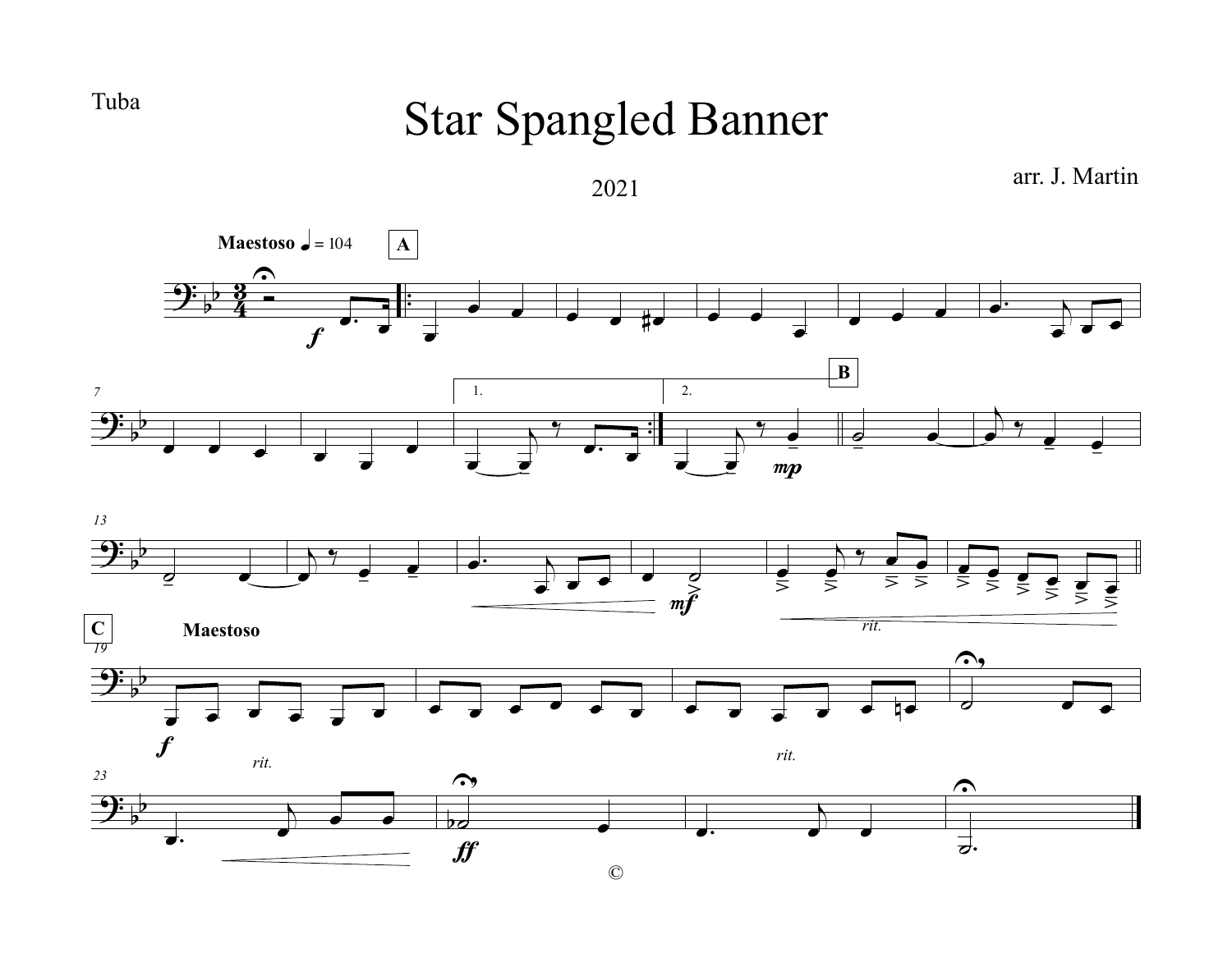